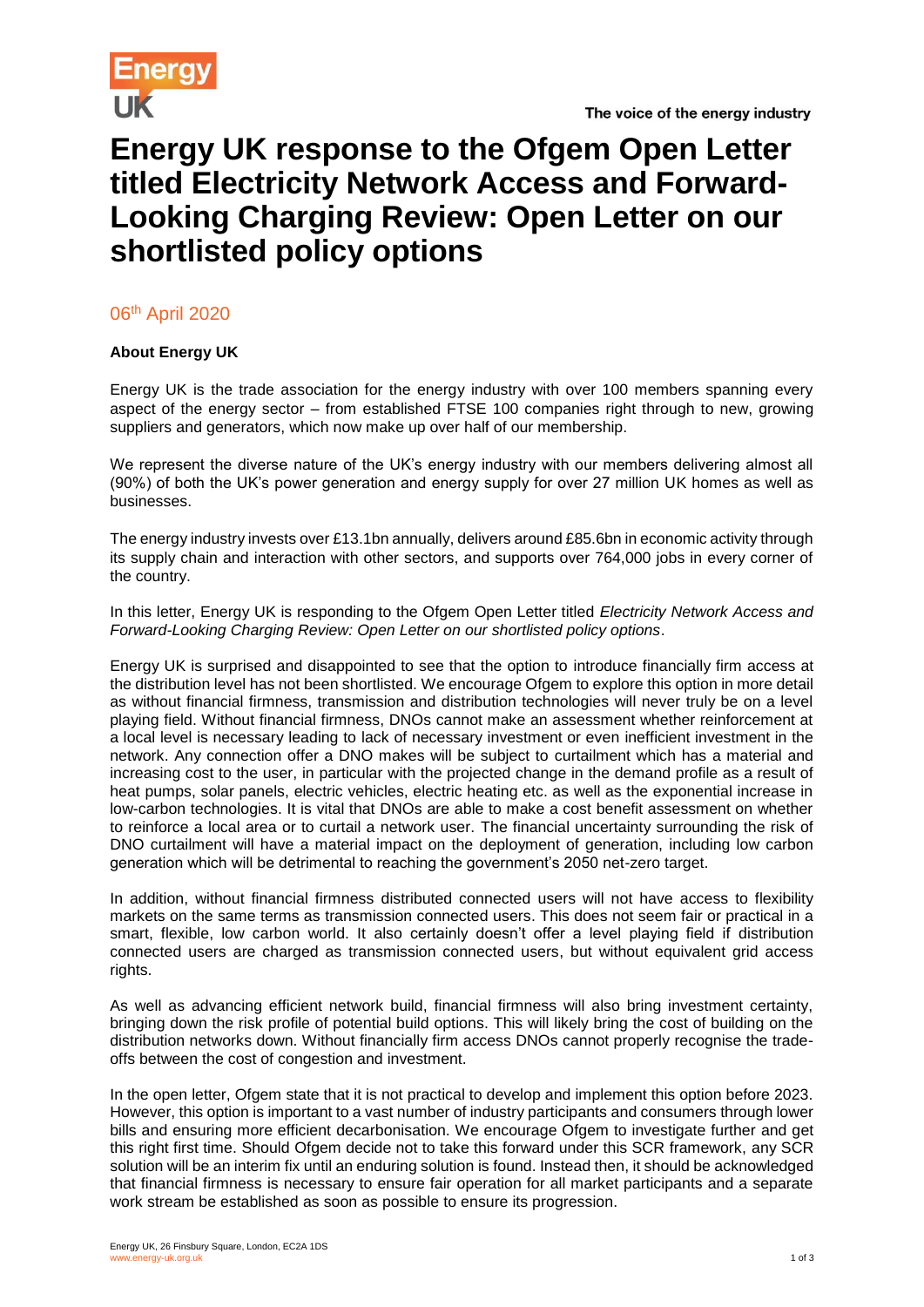Energy UK does however welcome the proposal to not develop better definition and choice of access for the smallest users. We share Ofgem's concerns that, due to a lack of understanding about their access requirements, some consumers could end up with inappropriate access levels that do not meet their essential needs. The agreement of access levels with millions of domestic consumers would be highly challenging due to their probable poor understanding of their needs, and due to the need for universal engagement attempts.

It is not clear if any of the options which have not been taken forward have been discounted completely or are options for potential future changes (for example, if the data is not yet available). It would be helpful for Ofgem to specify in each case if an option will or will not be taken any further. If an option is likely to be progressed at a later time, industry would find it useful to see a timetable of other envisaged changes.

Energy UK asks if Ofgem have considered the unintended consequences of the proposed changes. The scale of change (BSUoS, TCR and AFLC) will leave some consumers with very different charges to what they currently face. For example, behavioural changes such as large consumers reducing capacity, moving their supply to off-grid generation or moving their production offshore could be seen in the near future. We would welcome further detail from Ofgem around this topic.

Energy UK welcomes the decision not to further consider dynamic tariffs, both peak and rebate. We agree with Ofgem that the solution is not practical or proportionate. The solution would be complex with DNOs and suppliers struggling to implement it, as they lack the necessary data. There are other, simpler options of achieving similar consumer benefits.

A good step is increased locational granularity (and non-dynamic, known-in-advance, time of day variation, if necessary) of DUoS tariffs. We are therefore content to see that varying charges by primary substations according to estimates of varying cost for the HV/LV network below each primary substation, has been shortlisted (although the required resolution could vary locally according to spare capacity, or lack of the same, on the DNOs' last-mile-assets). There is also a need for anticipatory investment in the DNO (and TO networks) during RIIO-2 to support new low and zero carbon technologies, including renewables, EV charging and electrification of heating. Flexibility will be key to ensuring the networks are as efficient as possible, but that does not preclude the need for sensible anticipatory investment as Ofgem made the case for in the Decarbonisation Action Plan, published in February 2020.

Energy UK welcomes Ofgem's statement that decarbonisation at lowest cost to the consumer is a key objective for them. We look forward to qualitative and quantitative further assessment of which shortlisted proposals package together to elicit the energy market response that is needed to fulfil this aim and support the path to net zero. As for consumers to benefit from cheap, zero carbon energy, investors must have confidence in market fairness and stability.

For both quantitative and qualitative assessments the response of different types of network users connected to different parts of the network and across different areas of GB should be part of the modelling and analysis considerations from the start of the process. Energy UK was pleased that CEPA are accommodating this within their modelling for the quantitative assessment<sup>1</sup> - particularly that this will include renewable generators, which is an improvement on the modelling undertaken for TCR.

Energy UK would welcome further detail on how this will be done in practice. For example; how many locations in GB will be considered, which technology types will be grouped together as "user archetypes" within transmission generation and distribution generation classifications? CEPA also stated that the location of generation may be assumed to change as their market model optimises the location of capacity. How will CEPA/Ofgem rationalise this against real-world intelligence for where different technology types will actually locate based on legal and economic restrictions? For example, onshore wind cannot build in England due to planning restrictions and lack of suitable wind resource. CEPA and Ofgem can therefore assume that the onshore wind to be built in accordance with the relevant FES scenario will be in Scotland and Wales (along with the appropriate grid reinforcements). Where will this real-world intelligence be sought and how will it feed in to the analysis? Further, will CEPA/Ofgem also

l

<sup>1</sup> [CFF webinar,](http://www.chargingfutures.com/media/1420/march-charging-futures-morning-webinar-session.pdf) 12 March 2020 (Slide 37)